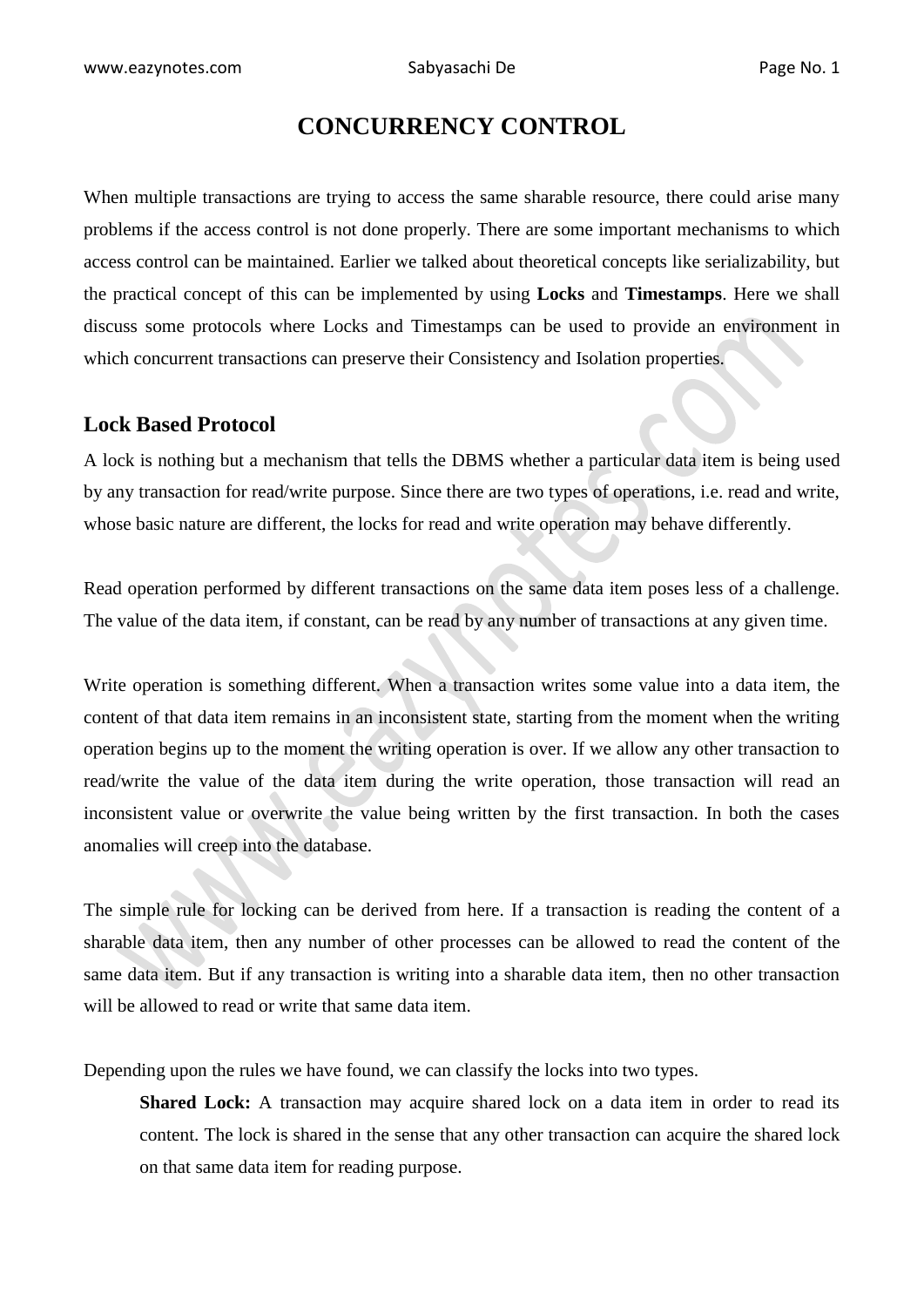**Exclusive Lock:** A transaction may acquire exclusive lock on a data item in order to both read/write into it. The lock is excusive in the sense that no other transaction can acquire any kind of lock (either shared or exclusive) on that same data item.

The relationship between Shared and Exclusive Lock can be represented by the following table which is known as **Lock Matrix**.

| Locks to   |                   | Shared      | Exclusive    |
|------------|-------------------|-------------|--------------|
| Be granted | Shared            | <b>TRUE</b> | <b>FALSE</b> |
|            | Exclusive   FALSE |             | <b>FALSE</b> |

Locks already existing

## **How Should Lock be Used?**

In a transaction, a data item which we want to read/write should first be locked before the read/write is done. After the operation is over, the transaction should then unlock the data item so that other transaction can lock that same data item for their respective usage. In the earlier chapter we had seen a transaction to deposit Rs 100/- from account A to account B. The transaction should now be written as the following:

Lock-X (A); (Exclusive Lock, we want to both read A's value and modify it) Read A;  $A = A - 100;$ Write A; Unlock (A); (Unlocking A after the modification is done) Lock-X (B); (Exclusive Lock, we want to both read B's value and modify it) Read B;  $B = B + 100;$ Write B; Unlock (B); (Unlocking B after the modification is done)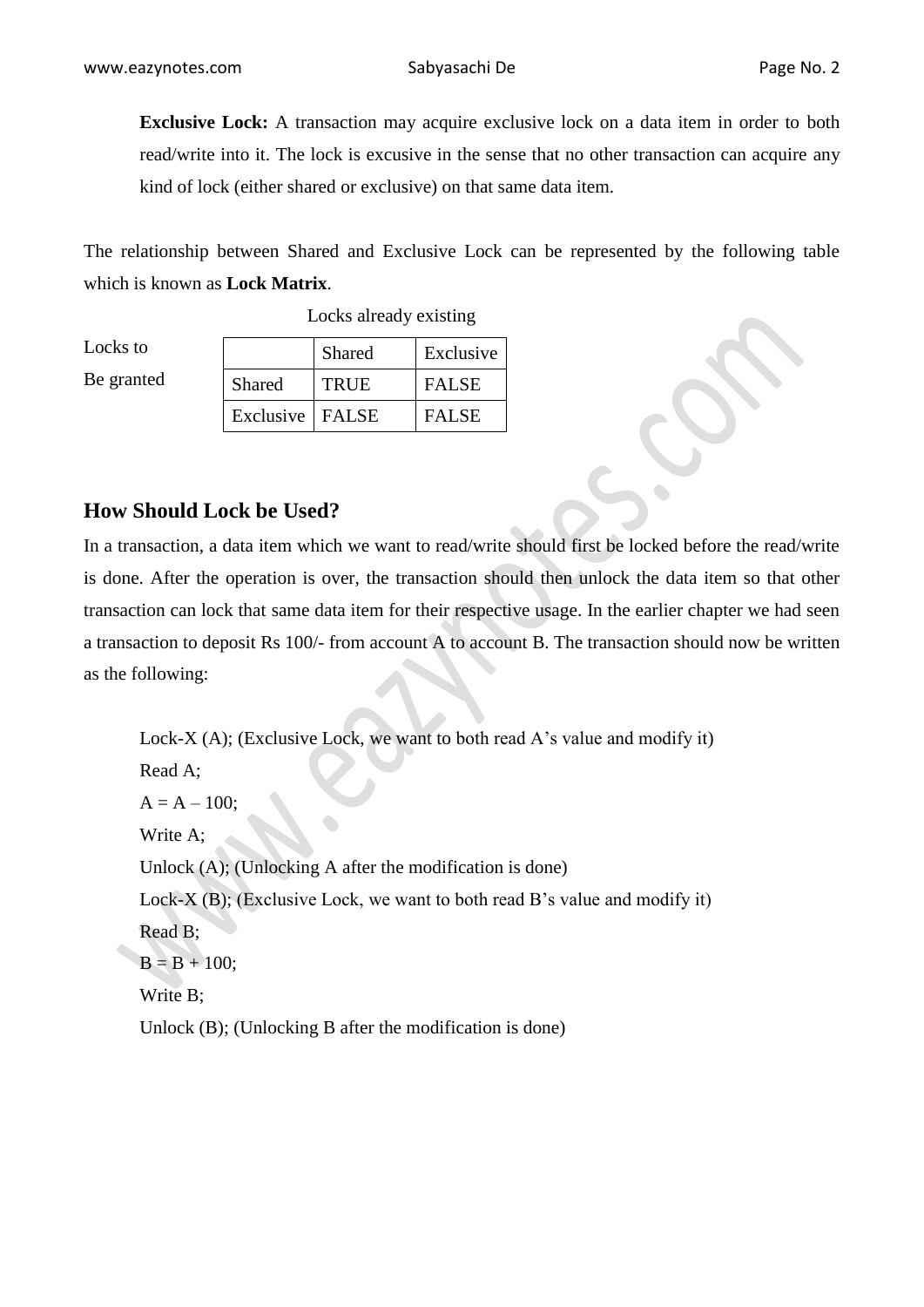And the transaction that deposits 10% amount of account A to account C should now be written as:

Lock-S (A); (Shared Lock, we only want to read A's value) Read A; Temp =  $A * 0.1$ ; Unlock (A); (Unlocking A) Lock-X (C); (Exclusive Lock, we want to both read C's value and modify it) Read C;  $C = C + Temp;$ Write C; Unlock (C); (Unlocking C after the modification is done)

Let us see how these locking mechanisms help us to create error free schedules. You should remember that in the previous chapter we discussed an example of an erroneous schedule:

T1 T2 Read A;  $A = A - 100;$ Read A; Temp =  $A * 0.1$ ; Read C;  $C = C + Temp;$ Write C: Write A;

Read B;  $B = B + 100$ ; Write B;

We detected the error based on common sense only, that the Context Switching is being performed before the new value has been updated in A. T2 reads the old value of A, and thus deposits a wrong amount in C. Had we used the locking mechanism, this error could never have occurred. Let us rewrite the schedule using the locks.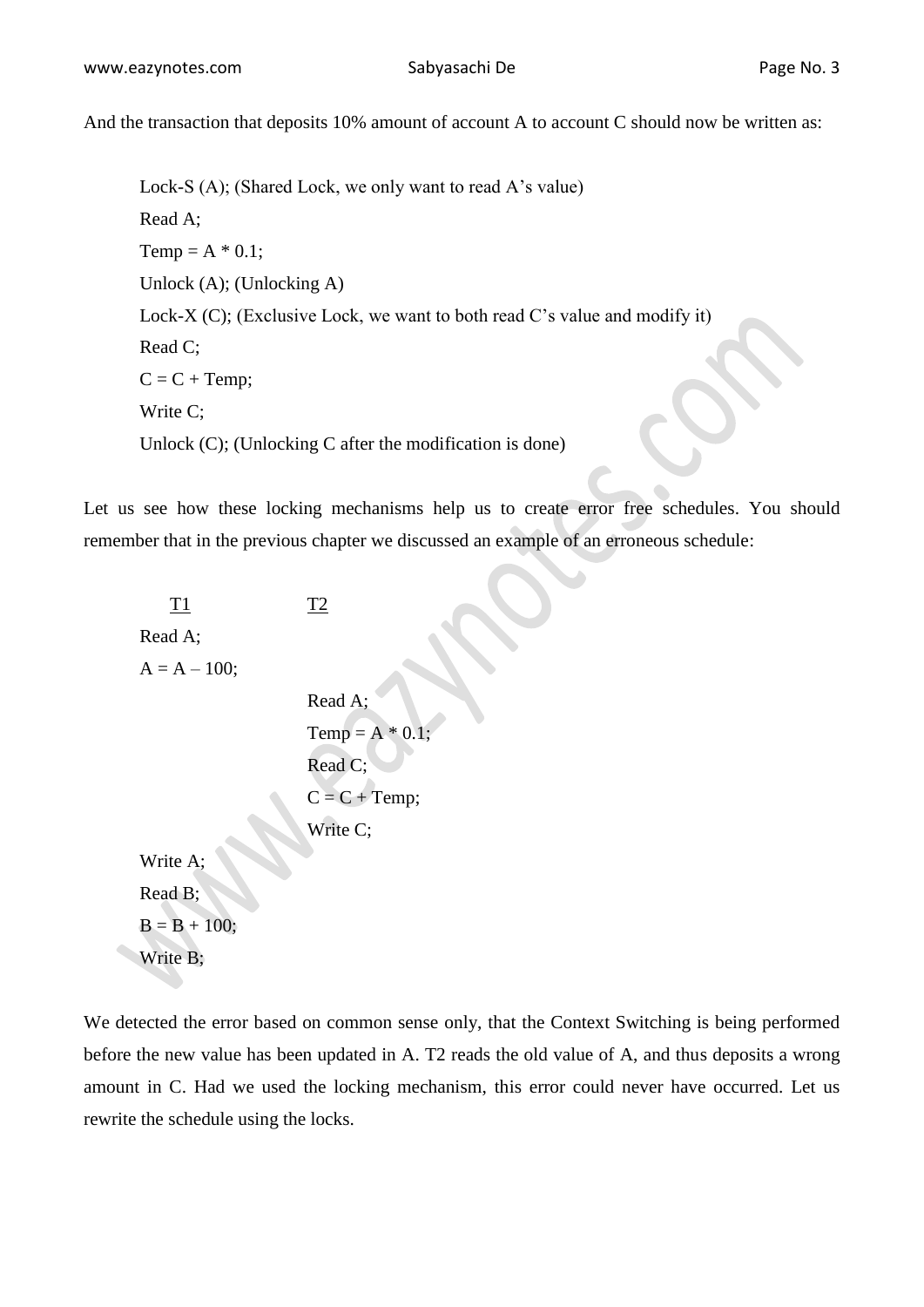T1 T2 Lock-X (A) Read A; A = A – 100; Lock-S (A) Read A; Temp = A \* 0.1; Unlock (A) Lock-X (C) Read C; C = C + Temp; Write C; Unlock (C) Write A; Unlock (A) Lock-X (B) Read B; B = B + 100; Write B; Unlock (B) 

We cannot prepare a schedule like the above even if we like, provided that we use the locks in the transactions. See the first statement in T2 that attempts to acquire a lock on A. This would be impossible because T1 has not released the excusive lock on A, and T2 just cannot get the shared lock it wants on A. It must wait until the exclusive lock on A is released by T1, and can begin its execution only after that. So the proper schedule would look like the following:

T1 T2 Lock-X (A) Read A; A = A – 100; Write A; Unlock (A) Lock-S (A)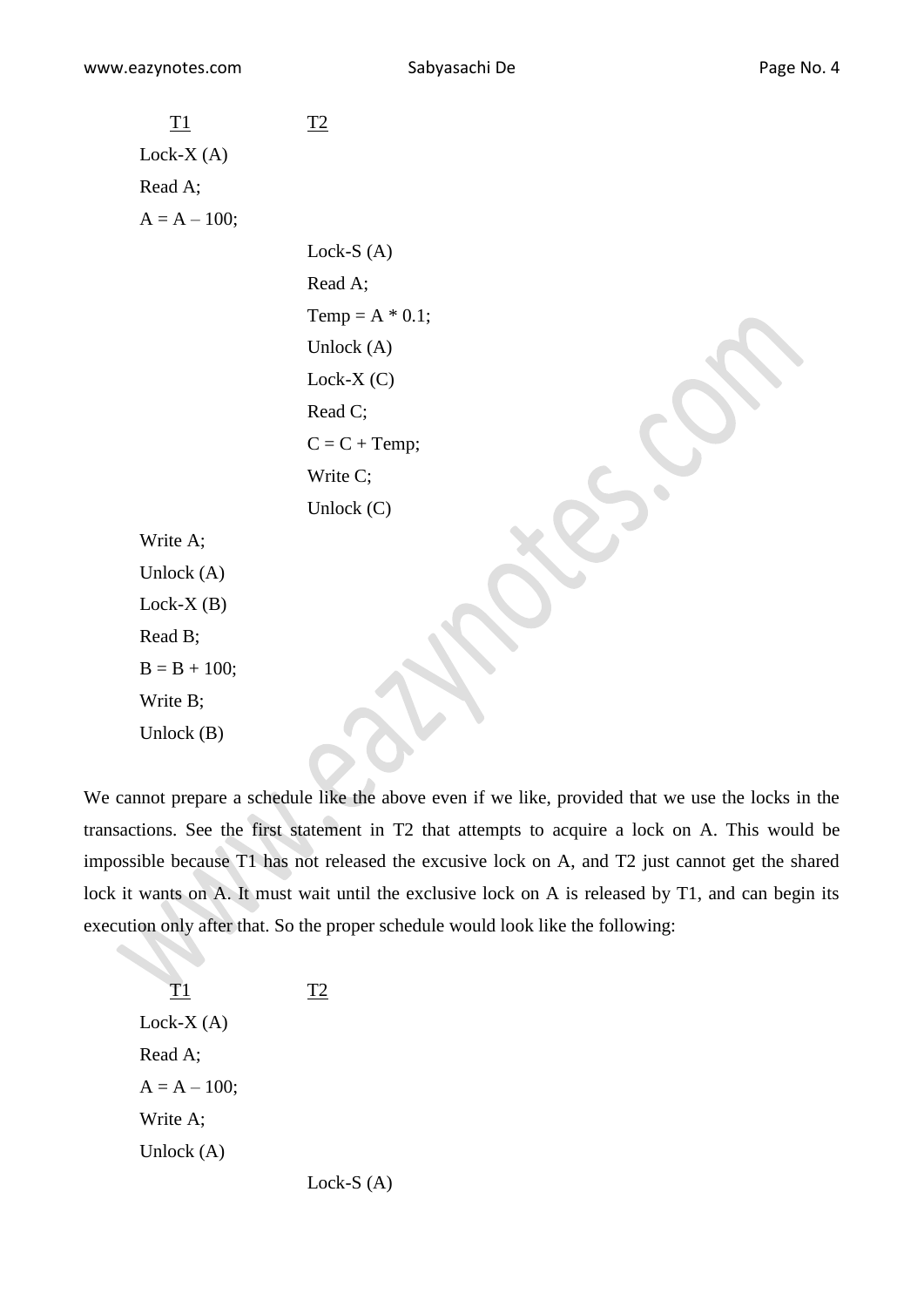Read A; Temp =  $A * 0.1$ ; Unlock (A) Lock- $X(C)$ Read C;  $C = C + Temp;$ Write C; Unlock (C)

Write B; Unlock (B)

Lock- $X(B)$ 

 $B = B + 100$ :

Read B;

And this automatically becomes a very correct schedule. We need not apply any manual effort to detect or correct the errors that may creep into the schedule if locks are not used in them.

# **Two Phase Locking Protocol**

The use of locks has helped us to create neat and clean concurrent schedule. The Two Phase Locking Protocol defines the rules of how to acquire the locks on a data item and how to release the locks. The Two Phase Locking Protocol assumes that a transaction can only be in one of two phases.

**Growing Phase:** In this phase the transaction can only acquire locks, but cannot release any lock. The transaction enters the growing phase as soon as it acquires the first lock it wants. From now on it has no option but to keep acquiring all the locks it would need. It cannot release any lock at this phase even if it has finished working with a locked data item. Ultimately the transaction reaches a point where all the lock it may need has been acquired. This point is called **Lock Point**.

**Shrinking Phase:** After Lock Point has been reached, the transaction enters the shrinking phase. In this phase the transaction can only release locks, but cannot acquire any new lock. The transaction enters the shrinking phase as soon as it releases the first lock after crossing the Lock Point. From now on it has no option but to keep releasing all the acquired locks.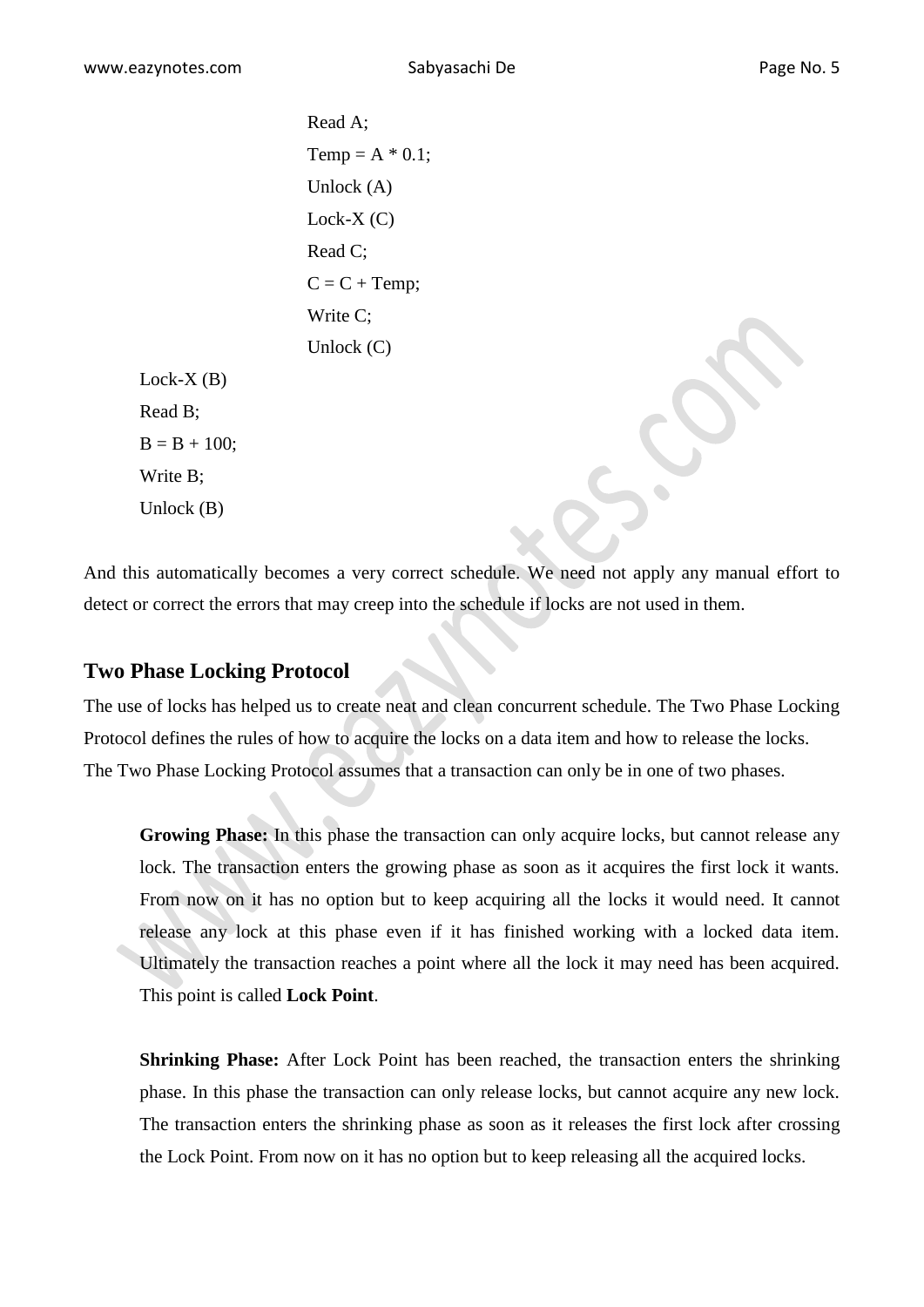www.eazynotes.com Sabyasachi De Page No. 6

There are two different versions of the Two Phase Locking Protocol. One is called the Strict Two Phase Locking Protocol and the other one is called the Rigorous Two Phase Locking Protocol.

## **Strict Two Phase Locking Protocol**

In this protocol, a transaction may release all the shared locks after the Lock Point has been reached, but it cannot release any of the exclusive locks until the transaction commits. This protocol helps in creating cascade less schedule.

A **Cascading Schedule** is a typical problem faced while creating concurrent schedule. Consider the following schedule once again.

| <u>T1</u>      | T2                 |
|----------------|--------------------|
| Lock- $X(A)$   |                    |
| Read A;        |                    |
| $A = A - 100;$ |                    |
| Write A:       |                    |
| Unlock $(A)$   |                    |
|                | Lock-S $(A)$       |
|                | Read A;            |
|                | Temp = $A * 0.1$ ; |
|                | Unlock (A)         |
|                | Lock- $X(C)$       |
|                | Read C;            |
|                | $C = C + Temp;$    |
|                | Write C;           |
|                | Unlock $(C)$       |
| $Lock-X(B)$    |                    |
| Read B;        |                    |
| $B = B + 100;$ |                    |
| Write B;       |                    |

Unlock (B)

The schedule is theoretically correct, but a very strange kind of problem may arise here. T1 releases the exclusive lock on A, and immediately after that the Context Switch is made. T2 acquires a shared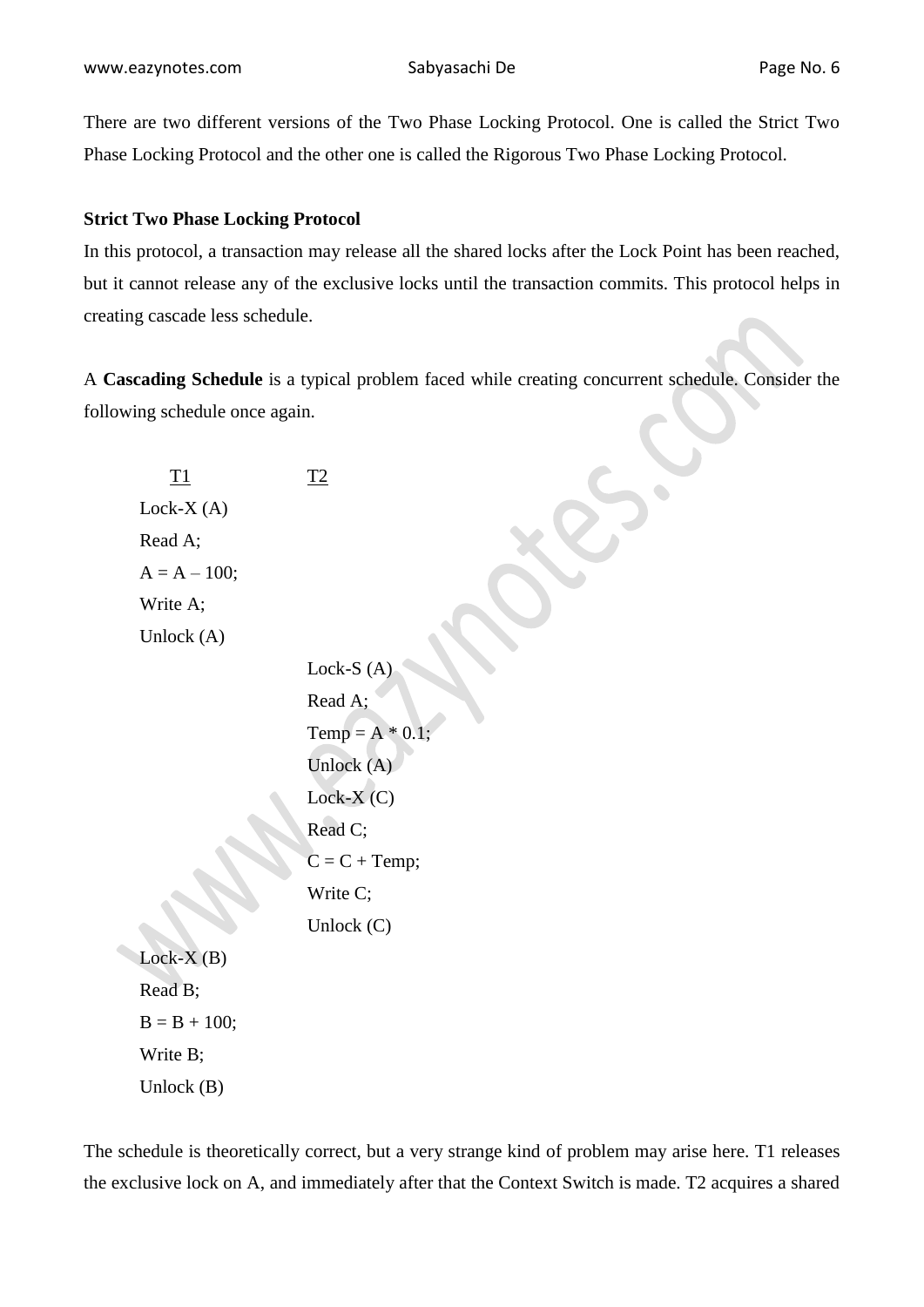lock on A to read its value, perform a calculation, update the content of account C and then issue COMMIT. However, T1 is not finished yet. What if the remaining portion of T1 encounters a problem (power failure, disc failure etc) and cannot be committed? In that case T1 should be rolled back and the old BFIM value of A should be restored. In such a case T2, which has read the updated (but not committed) value of A and calculated the value of C based on this value, must also have to be rolled back. We have to rollback T2 for no fault of T2 itself, but because we proceeded with T2 depending on a value which has not yet been committed. This phenomenon of rolling back a child transaction if the parent transaction is rolled back is called Cascading Rollback, which causes a tremendous loss of processing power and execution time.

Using Strict Two Phase Locking Protocol, Cascading Rollback can be prevented. In Strict Two Phase Locking Protocol a transaction cannot release any of its acquired exclusive locks until the transaction commits. In such a case, T1 would not release the exclusive lock on A until it finally commits, which makes it impossible for T2 to acquire the shared lock on A at a time when A's value has not been committed. This makes it impossible for a schedule to be cascading.

#### **Rigorous Two Phase Locking Protocol**

In Rigorous Two Phase Locking Protocol, a transaction is not allowed to release any lock (either shared or exclusive) until it commits. This means that until the transaction commits, other transaction might acquire a shared lock on a data item on which the uncommitted transaction has a shared lock; but cannot acquire any lock on a data item on which the uncommitted transaction has an exclusive lock.

#### **Timestamp Ordering Protocol**

A **timestamp** is a tag that can be attached to any transaction or any data item, which denotes a specific time on which the transaction or data item had been activated in any way. We, who use computers, must all be familiar with the concepts of "Date Created" or "Last Modified" properties of files and folders. Well, timestamps are things like that.

A timestamp can be implemented in two ways. The simplest one is to directly assign the current value of the clock to the transaction or the data item. The other policy is to attach the value of a logical counter that keeps incrementing as new timestamps are required.